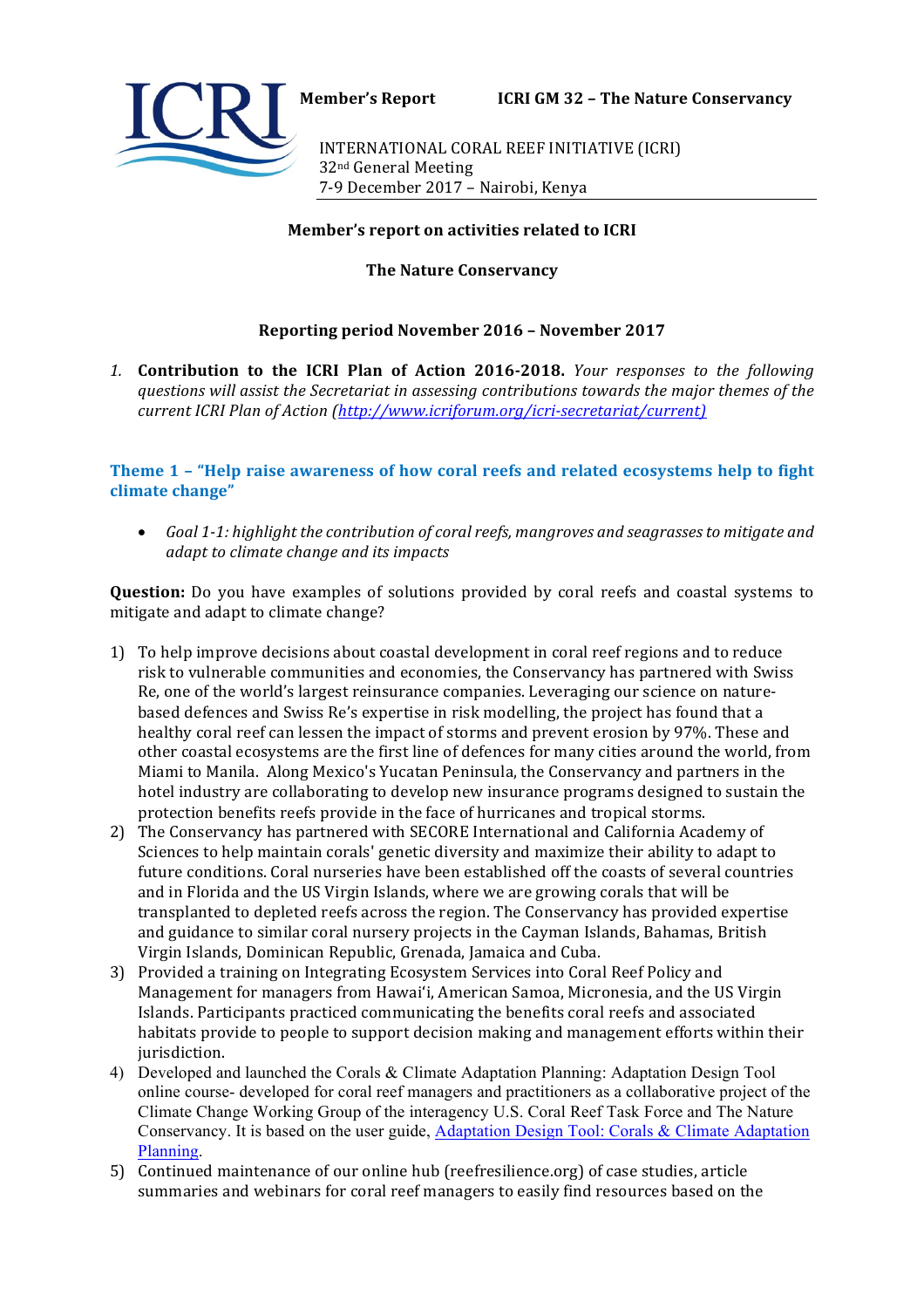location, management challenges, and topics of interest. In 2016, 100,000 individuals visited the RR Toolkit and had access to more than 128 resilience science article summaries and 56 case studies and our webinars have received over 4,500 views.

- 6) We released the Atlas of Ocean Wealth, the planet's largest collection of spatial information tracking the natural resources provided by oceans. The database quantifies what the oceans provide to people, how much they provide and where those benefits accrue. Accessible to anyone, the online Atlas allows decision-makers to answer such questions as:
	- How much money are coral reefs saving our city by reducing the force of incoming waves?
	- Where are the most valuable reefs for supporting tourism?
	- Which reefs produce the most fish for supporting local fisheries?

**Question:** Are you planning to add in your NDC the importance of coral reefs / mangroves?

#### **Theme 3: "Help to reduce human threats to coral reefs and associated mangroves and** seagrasses, by making greater use of regulatory tools"

• Goal 3-1: promote legal frameworks for the protection of coral reefs and associated *mangroves and seagrasses, with quantified targets and effective enforcement to protect these ecosystems* 

**Question:** What are the legal frameworks for the protection of coral reefs and associated mangroves and seagrasses in place in your countries? If you already replied to the pervious request, you don't need reply

- 1) Facilitation of the Seychelles Marine Spatial Plan (MSP) Initiative- a output of the government-led Debt-for-Climate-Change-Adaptation Swap in which the Government committed to expanding marine biodiversity protection to 30% of the EEZ and Territorial Sea by 2020. The Seychelles Conservation and Climate Adaptation Trust (SeyCCAT) was created from the debt swap, and is an independent public-private trust mandated to support the implementation of the MSP and other marine conservation and climate adaptation activities in Seychelles. Seychelles is the first country to have implementation funding in place before it has completed its marine spatial plan.
- 2) In Manus Province in Papua New Guinea and Choiseul Province in Solomon Islands, we are assisting communities and government partners with establishing ridges to reefs protected area networks. These protected area networks are helping to conserve biodiversity, enhance food security and build community resilience to climate change.
- 3) Implementation of the  $4<sup>th</sup>$  year of the Caribbean Marine Biodiversity, a five-year project (2014-2019), funded by the U.S. Agency for International Development and The Nature Conservancy, operating in five target countries- Dominican Republic, Grenada, Haiti, Jamaica and St. Vincent & the Grenadines. The program focuses on creating and effectively managing marine conserved areas and establishing and promoting sustainable fisheries.

**Question:** Did you to set quantified targets to protect their coral reefs, mangroves and seagrasses? And are you able to provide a % of what is currently protected in your country? Please define what you mean by protection?

• *Goal 3-2: encourage a ban on plastic microbeads in cosmetic products* 

**Question:** How did you implement the recommendation to reduce plastic microbeads pollution in marine environment?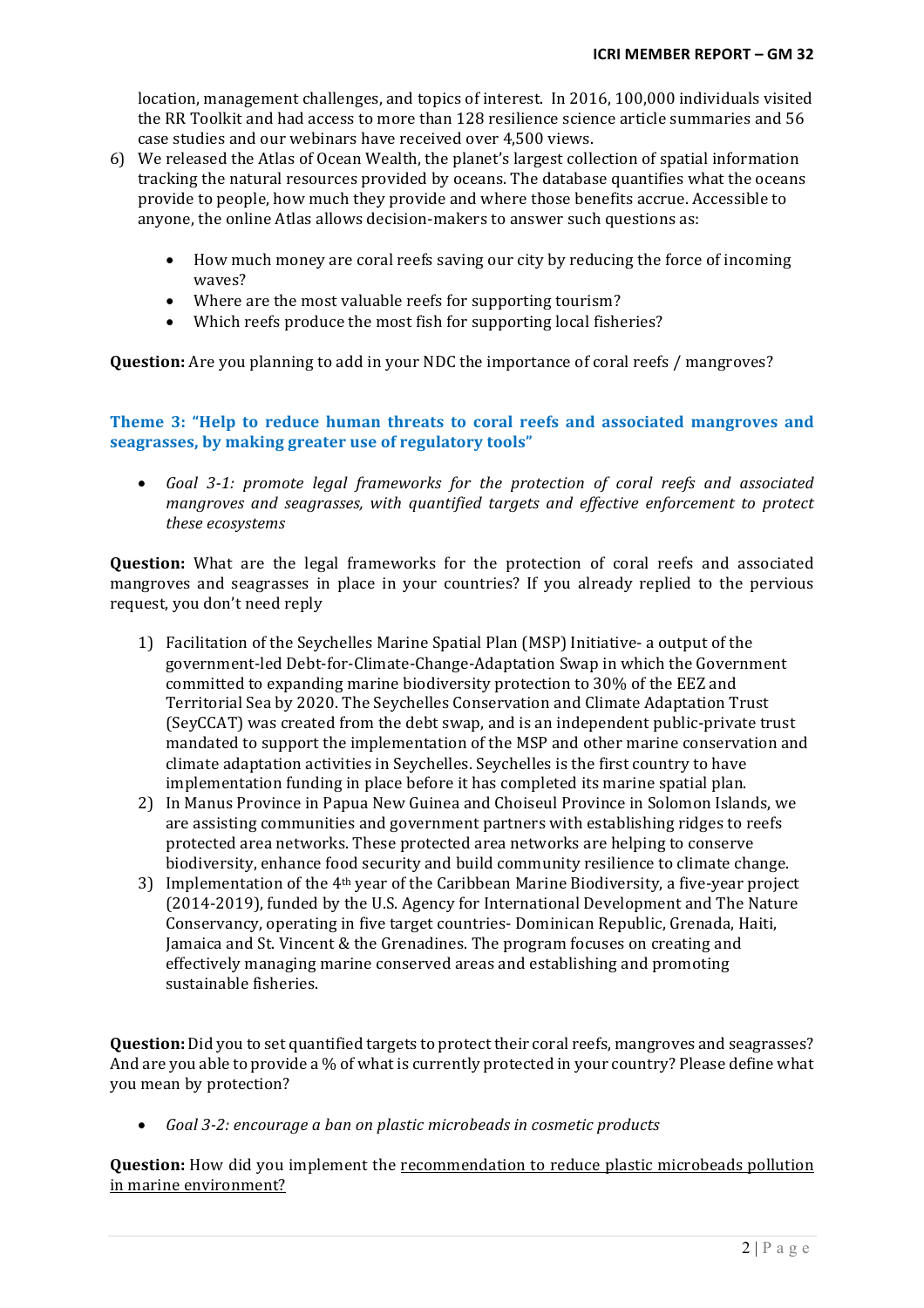• Goal 3-3: improve regulation and enforcement to reduce direct anthropogenic damage due to dredging and physical alteration of reef structures

**Question:** are you working on this topic? If yes, could you please share with us your work. Please note that the information provided will help us to develop a recommendation for the next ICRI General Meeting. Please send us information as soon as possible,

Goal 3-4: promote the deployment of mooring devices limiting the mechanical destruction of *coral reefs and seagrasses* 

**Question:** are you working on this topic? If yes, could you please share with us your work. Please note that the information provided will help us to develop a recommendation for the next ICRI General Meeting. Please send us information as soon as possible.

• *Goal 3-5: review issues related to the impact of sunscreens and other endocrine disruptors on* coral reefs, and encourage the production of sunscreens that are proven not to damage *coral reefs* 

**Question:** are you working on this topic? If yes, could you please share with us your work. Please note that the information provided will help us to develop a recommendation for the next ICRI General Meeting. Please send us information as soon as possible.

# **Theme 4: "Monitor the state of reefs in order to better manage them"**

• *Goal 4-2: better monitor the phenomena of coral bleaching* 

**Question:** How did you implement the recommendation on addressing the decline in coral reef health due to global bleaching events?

- 1) Completed more than 230 coral reef surveys to monitor and assess bleaching as part of the the Florida Reef Tract Coral Bleaching Response Plan.
- 2) Conducted coral bleaching monitoring on Maui island, Hawaii. This data collection has helped to monitor the health of corals at Polanui, Maui. In order to better understand the changes in coral health at Polanui, we set up comparable sites across leeward Maui to determine which other contributing factors might lead to changes in coral health. The results of these surveys will assist in determining which interventions can be made to reduce other stresses. The products of this project include a Coral Bleaching Monitoring Protocol, guidance for future training sessions, guidelines for adding sites in the future, and a preliminary ArcGIS interface for photo accessibility. These products will serve as tools and offer a step-by-step process to add other sites and their associated interested community participants.
- 3) Continued coordination of the BleachWatch Virgin Islands program, developed as a part of the US Virgin Islands Reef Resilience Plan to assess the impacts to corals from mass bleaching events and support effective management responses. The program approaches the problem with a two tier strategy. Tier 1, the BleachWatch Virgin Islands community monitoring network is an early warning system to provide a rapid report of the distribution and intensity of coral bleaching at the onset of a bleaching event. Tier 2 is a network of USVI scientific divers from TNC, the University of the Virgin Islands, the National Park Service, and the US Geological Survey mobilized during mass bleaching events to conduct bleaching and post-bleaching monitoring. In 2017 40 new volunteers were trained.

## **Theme 5: "Progress via education"**

• *Goal* 5-1: prepare for the 2018 International Year of the Reef (IYOR)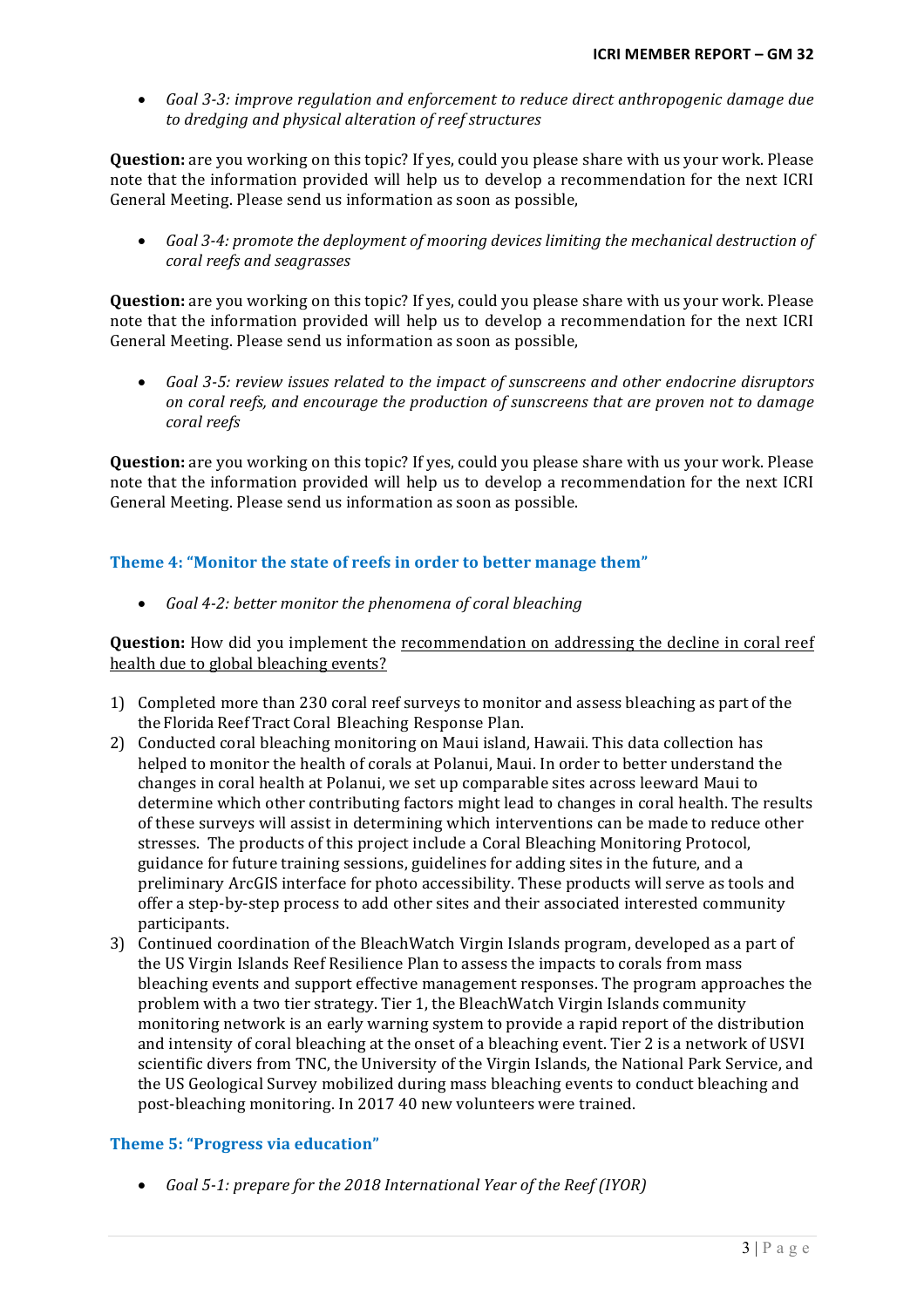**Question:** How did you implement the Recommendation designating 2018 as the third International Year of the Reef? Please let us also know what are you planning to celebrate IYOR2018.

1) We are still developing our strategy for 2018 IYOR of the Reef and will be able to report more by the end of the year. We will be supporting targeted communications efforts to raise awareness and support action to conserve reefs during 2018. This month Dr. Luis Solórzano was selected as TNC's Global Lead for Reef Systems. We will be working with him this month to further determine our 2018 IYOR activities.

#### Please also list the educational material that you've developed in the past, so we can share **it on the IYOR website.**

**Question:** Would you like to report on one of your activities during the ICRI GM meeting? Answer: Presentation being done by Erin McCreless, TNC partner.